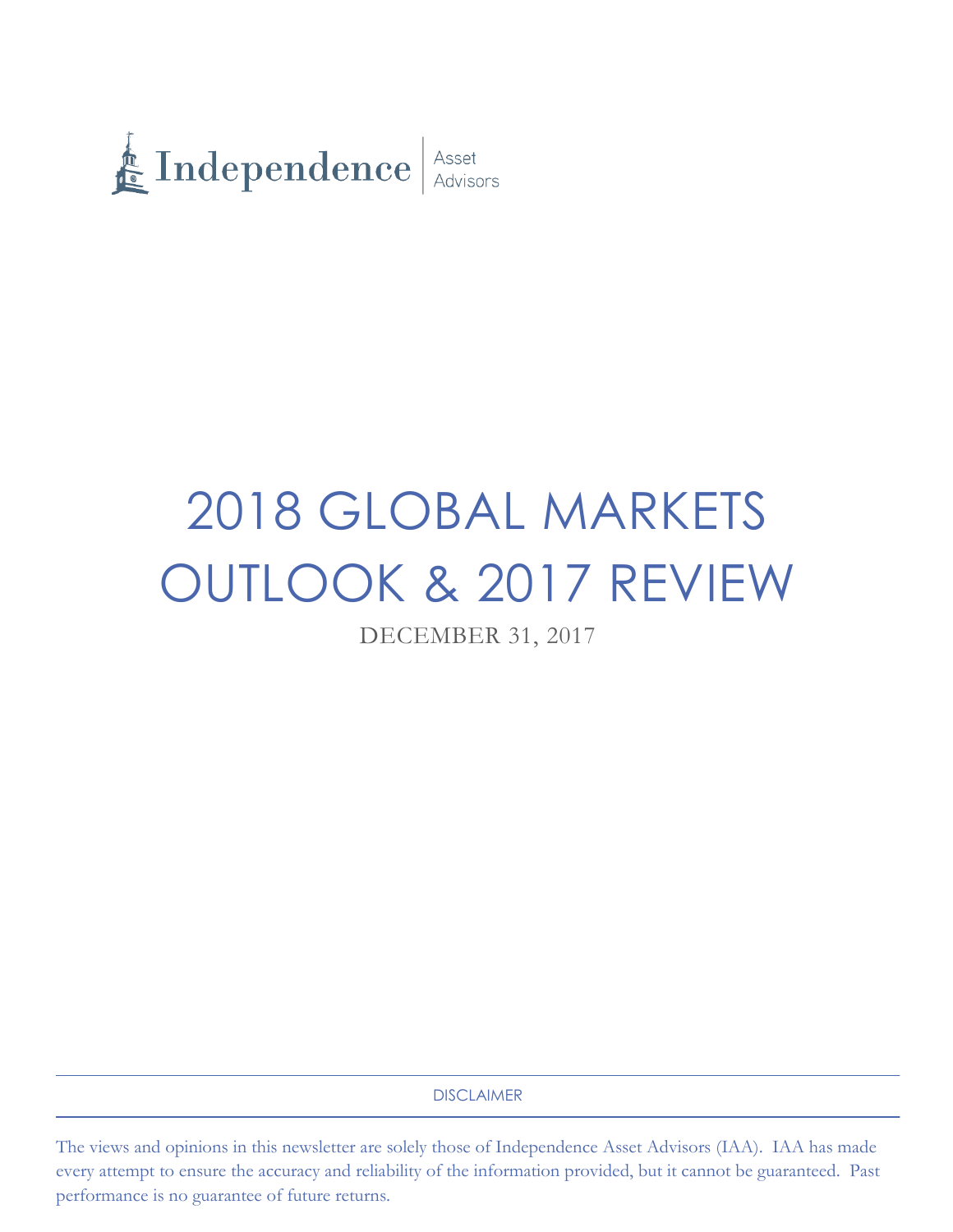# I. GLOBAL MARKETS REVIEW – 2017 FULL YEAR

#### SELECT BENCHMARKS – YEAR TO DATE AT DECEMBER 31, 2017



#### **2017: A Remarkable Year**

Global equity and fixed income markets performed well in the fourth quarter, capping off a strong year for most major global indices. U.S. equities performed exceptionally well, gaining 6.6% during the fourth quarter and 21.8% for the year. The double-digit annual return was not record setting; however, the combination of consistency and low volatility made 2017 a particularly remarkable year. Specifically, this was the first time since 1958 that the S&P 500 delivered positive returns in every month of a calendar year. The Energy sector and Energy Infrastructure MLPs posted negative returns for the year but rose 4.7% in December and into the new year as oil and gas prices strengthened.

Emerging markets and international developed (ex-U.S.) equities gained 7.4% and 4.2% in the fourth quarter, respectively. Both asset classes performed exceptionally well on a full year basis, as they outperformed U.S. equities by 15.5% and 3.2%, respectively. These impressive returns were the result of a bullish macroeconomic backdrop, supported by better earnings growth amid improved bottom-up credit, leverage and fiscal conditions.

Global bond markets gained overall in the fourth quarter and for the year. Domestically, corporate high yield and investment grade municipal bonds provided the strongest returns. Floating rate loans gained 4.1% over the year and ended 2017 yielding more than 5%. Emerging markets debt returned nearly 13% in 2017, with currency appreciation providing the majority of the total return.

2017 was one of the least volatile years in three decades. The CBOE Volatility Index (VIX), a popular measure of market volatility, set a new record low. It is interesting to note that while market volatility remained close to the historic low, political volatility simultaneously increased.

President Trump marked his first full year in office. Since his inauguration, global markets have experienced a period of synchronized expansion. While his administration's proposed and subsequently passed tax cuts had an undeniably positive affect on U.S. equities, political turmoil and trade policy proposals have been viewed as risky. Catalysts supporting global growth such as above-trend earnings growth, upwardly revised GDP results, lower unemployment, a robust housing market (U.S.), accommodative global trade, and accelerating infrastructure growth (outside the U.S.) have been driven by nine years of stimulative global monetary policy combined with modest fiscal policy actions (most notably in Japan and Asia). We give Republican leadership well deserved credit for reducing U.S. corporate taxes, which should provide a catalyst for near-term U.S. economic and earnings growth.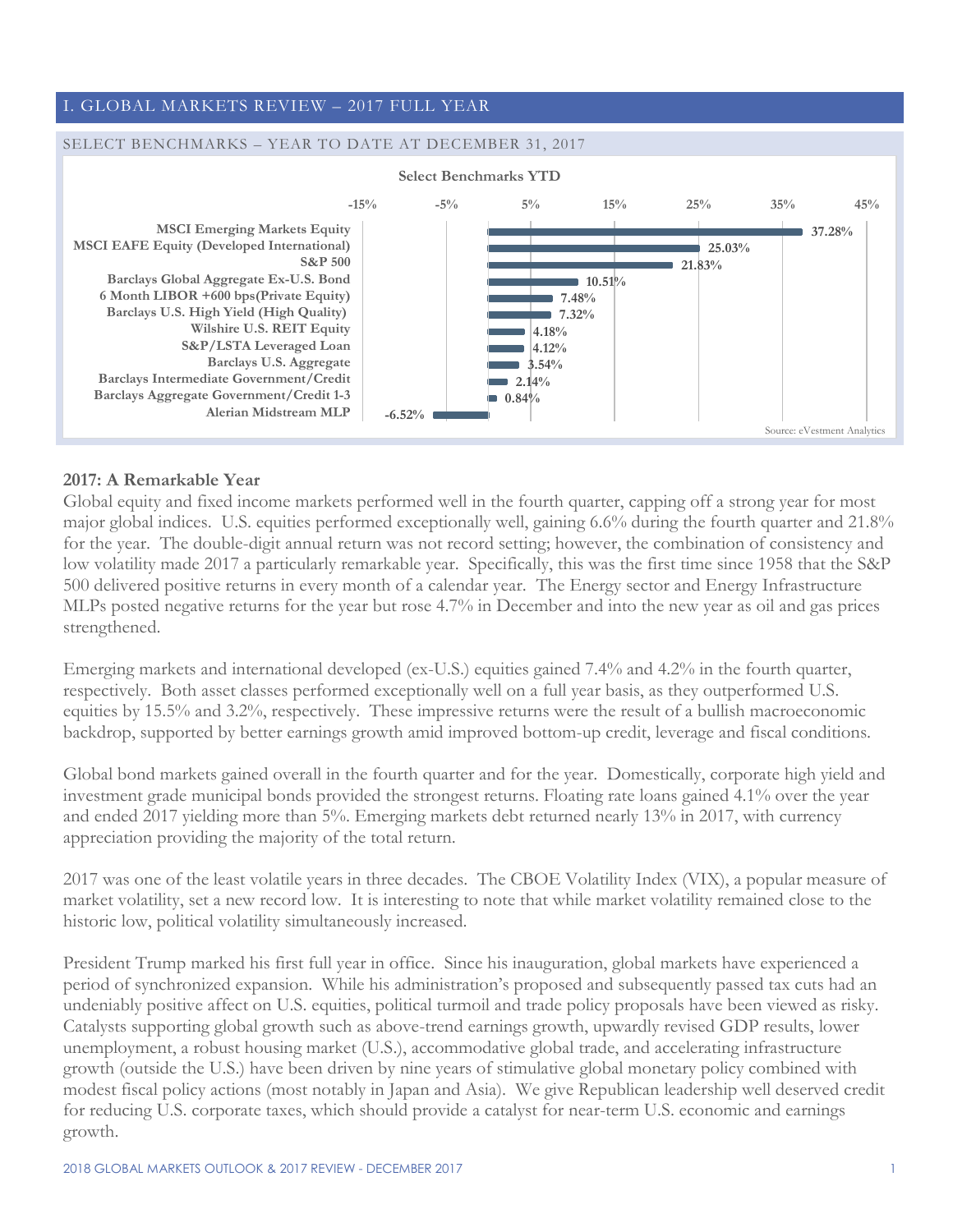## II. GLOBAL MARKETS OUTLOOK – 2018 FULL YEAR

#### **2018: A Favorable Outlook**

The U.S. economy is entering 2018 well positioned for additional growth. GDP growth has modestly accelerated to the 2.3% to 2.6% range (a sustainable rate), the labor market has improved, commodity prices are recovering, the housing sector is stable, consumer and business confidence have reached historically high levels, and the Leading Economic Indicator (LEI) increased again, signaling continued growth. Tax cuts and loosened regulation are favorable tailwinds. Tax cuts are projected to add \$8 to \$10 to S&P 500 per-share earnings in 2018. Globally, broad-based fundamental improvements and signs of synchronized growth are taking place for the first time since the financial crisis. The International Monetary Fund (IMF) revised upward its estimate for global economic growth to 3.5% in 2017 and 3.7% in 2018. The subdued global inflation trend is expected to tick slightly higher, which would be viewed favorably. With such a favorable consensus forecast, the single most significant risk may be an unexpected acceleration in inflation, leading to significant monetary policy tightening.

The macroeconomic backdrop, both fundamental and technical, is generally favorable across global fixed income markets as we begin the new year. Generally speaking, corporate fundamentals are strong and improving, technical conditions in the form of supply and demand are supportive, and central banks remain accommodative (ex-U.S.). However, valuations are unfavorable across the fixed income universe. In 2018 we expect fixed income to provide steady income to investors amid falling bond prices and increasingly higher yields. The returns will likely be driven by yield rather than any price appreciation, but positive overall absent a spike in inflation.

While our outlook for 2018 is favorable overall, there are significant headwinds that we expect will carry over from 2017. Heightened geopolitical tensions, currently with North Korea, are likely to continue, and natural disasters may remain a seasonal challenge to markets. Fortunately, events such as hurricanes, while devastating to local economies, often result in only short-lived market volatility. Any contagion effect of cryptocurrency volatility has thus far been muted, but bitcoin and other blockchain currency crashes could temporarily upset markets.

As the rest of the world prepares to begin interest rate "normalization" initiatives in 2018, the U.S. Federal Reserve (Fed) is already well on its way, having been the initiator in both interest rate hikes and balance sheet reduction.

The market assumes the Fed will remain relatively aggressive in 2018, as the market has already priced in three 0.25% rate hikes in 2018 (Figure 1). The Fed's balance sheet reduction program, which launched in 2017, will gain increasing traction over the course of 2018 as reinvestment is set to decline over time. Consensus suggests the balance sheet will have contracted by \$400bn by the end of 2018.



 $11$ 

 $13$ 

 $09$ 

 $\overline{07}$ 

 $\overline{0}3$ 

 $'01$ 

 $05$ 

#### **U.S. Federal Reserve: Actions & Expectations (Figure 1)**

 $6%$ 

5%

 $4%$ 

3%

 $2%$ 

 $1%$ 

 $17$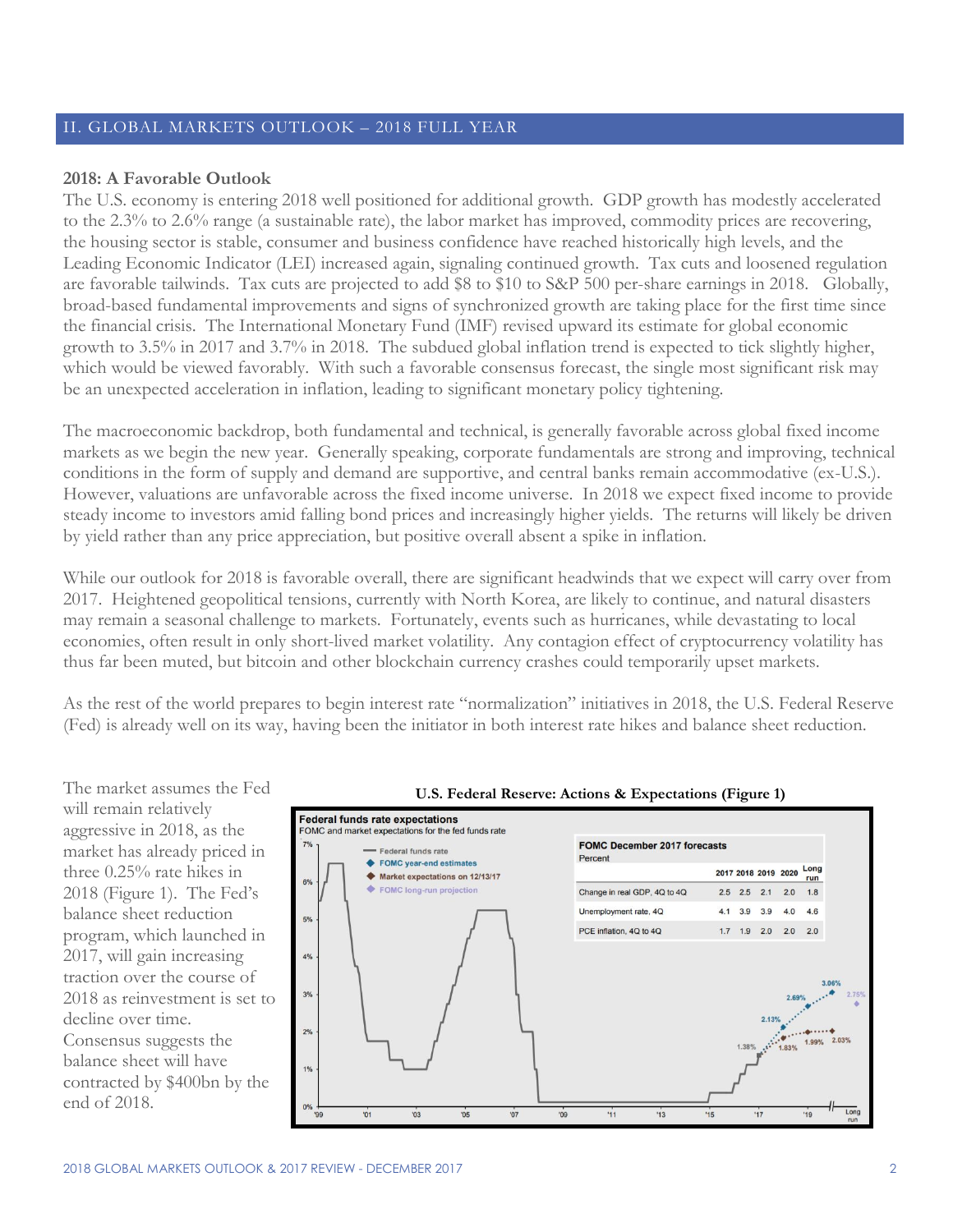#### III. GLOBAL ASSET CLASS OUTLOOK – 2018 FULL YEAR **Asset Class View Tailwinds Headwinds U.S. Equity ----------X------** Sustainable GDP growth; tax cut & deregulation; \$U.S. weakness Trade & immigration policy risk; expensive U.S. equity markets are well positioned to continue their positive growth trend; no recession forecast in 2018; less room for growth due to high P/E multiples; mid to high single digit returns expected. **Europe ex.-UK Equity -------------X---** Economic recovery & earnings acceleration Euro appreciation; qualitative easing expiration Valuations are attractive relative to U.S. equities; higher relative returns expected in 2018 amid further strengthening fundamentals, continued U.S. dollar weakness and higher corporate earnings. **EM Equity ------------X----** Sustainable earnings; improved fiscal conditions, local consumption Global trade critical; Chinese growth deceleration Emerging markets equity rally is expected to continue; fundamentals are forecasted to remain strong and the outlook is compelling; impractical to assume a repeat of 2017's stellar returns. **REIT Equity -------X---------** Strong fundamentals; occupancy & rent growth Rising rates; sector supply/demand imbalances U.S. REIT prices are expected to begin 2018 as fairly discounted; returns are expected to bounce back after lagging in 2017; the high relative 4.1% yield is expected to increase slightly. **Midstream MLP -----------X-----** Improving fundamentals; institutional Oil price volatility; negative sentiment; flows, low valuations retail flows Highest potential upside of any global equity asset class; macroeconomic backdrop remains favorable; proposed deregulation (plus recently passed tax bill) should be supportive; 6+% yield. **U.S. Treasuries --X-------------** Safe-haven; demand for duration Rising inflation; reduced foreign demand; weaker dollar => inflation Expect further flattening of the yield curve as the Fed prepares to raise short-term rates three times in 2018; yields are expected to move higher amid falling prices; low total return. **IG U.S. Bonds ----X-----------** Low default rates; low volatility Narrow credit spreads; increased duration risk Municipal bonds offer a better after-tax yield compared to tax-equivalent bonds; total returns are expected to be lower in 2018, but positive; corporate bonds are attractive; municipals are expensive. **HY U.S. Bonds --------X--------** Low default risk; search for higher yield; lower tax rate Bonds trading at a premium to par; price risk Expect high yield bonds to benefit for the synchronized global expansion; foreign demand should remain high in 2018; total return will come from yield not gain; no signs of increased credit risk. **Floating Rate Bonds -----------X-----** Trading at discount to par; "no" rate risk, Fed rate increases Volatility ties to high yield market The loan market should benefit for proposed Fed tightening; default rate is expected to remain low; coupon-clipping environment in 2018; total return forecast of 4.5-5.0%. **Global ex.-U.S. Bonds ----------X------** Healthy global economy; currency appreciation vs. weakening \$U.S. Uncertain rate environment; flight to quality currency risk Emerging markets debt expected to do well in 2018; developed world growth should lead to greater commodity/goods demand; EM currencies and debt spreads should react positively.

Quarter-over-Quarter Color Guide: Green = Positive / Black = Neutral (no change) / Red = Negative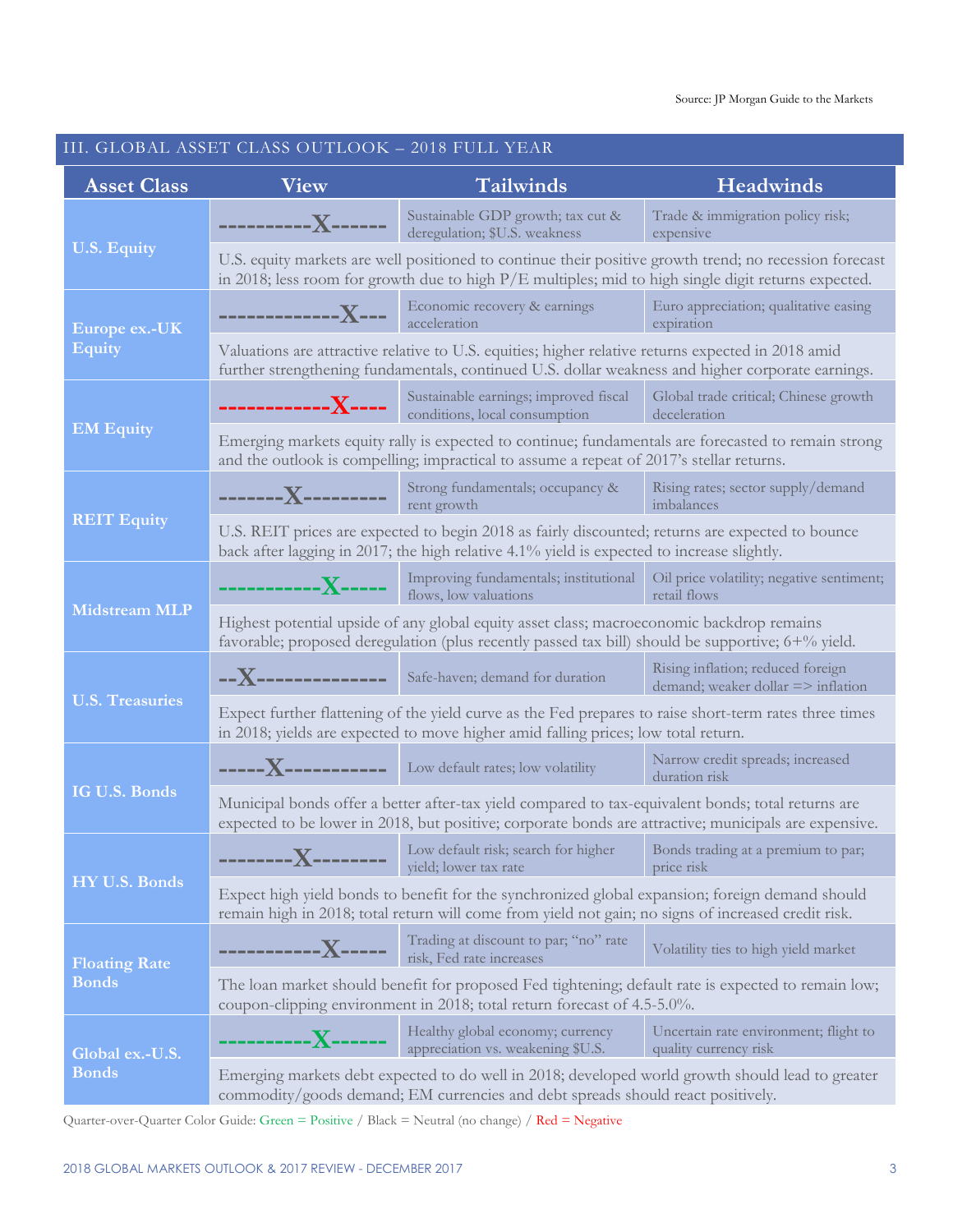#### IV. 2017 FIXED INCOME MARKETS





Source: eVestment Analytics

#### U.S. INVESTMENT GRADE TAXABLE BONDS [2017 + 3.54%]

REVIEW: The Barclays U.S. Aggregate Bond Index gained 3.5%, a solid result but unfavorable when compared to the rest of the global fixed income universe. During the fourth quarter, the yield curve compressed to its flattest level since before the financial crisis, and corporate credit spreads diverged between investment grade and high yield (investment grade tightened & high yield widened). The result was muted returns for shorter-duration indexes, whereas longer-duration indexes outperformed. Volatility during the year spiked at times, but on the whole remained subdued.

At year-end the Barclays U.S. Aggregate Index was priced at \$103, offering a yield to worst of 2.7% with a six-year duration. U.S. corporate bonds were the highest returning component of the aggregate, gaining 6.4% and yielding 3.3%. U.S. asset backed bonds were the laggard, returning only 1.6% while offering a meager yield of 2.3%.

OUTLOOK: U.S. investment grade bonds received less attention than normal during the year as investor attention remained drawn to the exceptional global equity return environment. Despite predictions about rising rates and the end of the bond bull market, the U.S. investment grade market experienced another solid year. Looking ahead into 2018, we expect returns to remain positive, but subdued, with return coming from yield. Corporate credit appears to offer the best value (yield earned for price paid), is poised for a higher total return as credit metrics improve, and investors expect the positive impact of tax cuts from higher earnings.

#### U.S. MUNICIPAL BONDS [2017 + 5.45%]

REVIEW: The Barclays Municipal Bond Index gained 5.5%, a welcomed result considering the general uncertainty surrounding tax and healthcare policy reforms. As was the case with the U.S. Treasury curve, the municipal bond curve also flattened during the year, the direct result of lower 30-year municipal bond yields that fell 46 bps to 2.62%.

OUTLOOK: Looking ahead to 2018, the outlook for municipal bonds is favorable from a tax-equivalent yield perspective. Ultimately, the final version of the "Tax Cuts and Jobs Act" left the existing tax laws unchanged; however, the inundation of new issue surplus in December will likely result in depressed supply in early 2018.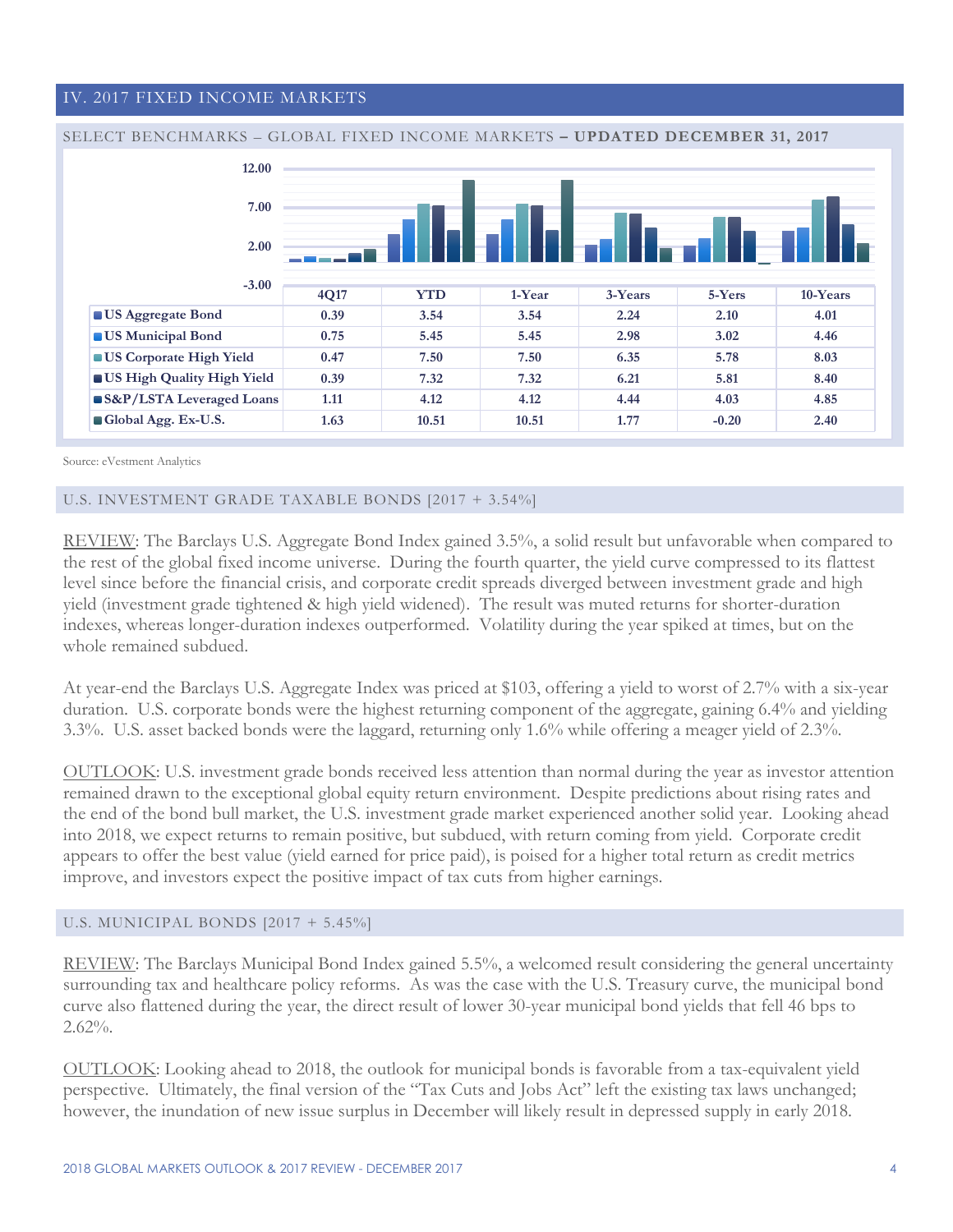Municipal bonds continued to offer an after-tax advantage to investors, with a 2.4% year-end yield-to-worst requiring an equivalent 3.9% taxable yield to break-even. The opportunities to source this yield from investment grade taxable bonds are scarce, with the Barclays U.S. Aggregate Index yielding just 2.7% at year-end. However, with a price of \$109 at year-end, the asset class is far from cheap.

#### HIGH YIELD [2017 + 7.50%]

REVIEW: High yield bonds posted a total return of 7.5%. Leverage did creep up over the course of the year; however, corporate debt service coverage ratios remained solid with improvement in both revenue and EBITDA metrics during the year. Lending standards remain "easy" with prospective financing options for levered issuers.

In terms of valuation, high yield bonds ended the year in a very different place compared to 2016. As of December 31, 2017, the high yield market had an average price of \$101, and an average yield to worst of 5.8%. This is drastically different compared to February 2016, when high yield bonds yielded 10% following the sell-off of risk assets, the result of a broad collapse in commodity prices. High yield bonds experienced heightened levels of volatility in 2016, whereas 2017 saw near historically low levels of price movement.

OUTLOOK: Fundamentally, the asset class is well positioned heading into 2018. The year-end default rate of 1.3% was well below the 30-year average of 3.8%, and analyst consensus suggests the rate will tick only slightly higher in 2018 (estimates of 2%). U.S. high yield bonds provided a more "normal" return to investors with midsingle digit return comprised predominantly of interest return (yield). Looking ahead, we expect high yield bonds to benefit from continued synchronized global growth. Valuations are not particularly attractive, but the strong fundamental and technical backdrops continue to be supportive. Our prediction is that the asset class will generate a slow and steady upward return that will closely mirror the yield of its underlying high yield bonds.

#### FLOATING RATE [2017 + 4.12%]

REVIEW: Floating rate loans gained 4.1%. There was minimal price appreciation potential heading into 2017, yet the Index generated a total return that was within 1% of its 5.2% eight-year average return since the credit crisis.

OUTLOOK: As is the case for high yield bonds, the fundamental backdrop for bank loans is supportive heading into 2018. The U.S. economy is expected to improve and we expect new loan issuers to subsequently increase revenues, earnings and cash flows. The loan market default rate ended the year at 2.1%, well below the long-term historical average. Analyst consensus suggests little change in default rates, as low single-digit growth in the U.S. should be supportive to credit risk assets. Note that most leveraged loans are secured and loss ratios are a fraction of default rates.

Investors anticipate three U.S. Fed rate hikes in 2018, and the resetting floating rate component of the loan market makes the asset class particularly appealing to yield seeking investors. Loan prices start 2018 in the mid \$98s, but roughly 70% of the market continues to be priced at par or higher. We agree with the analysts at Eaton Vance, whose base case forecast calls for a coupon-clipping environment going forward. Given minimal price appreciation potential in 2018, their total return forecast is 4.5% based on our rising rate assumptions.

#### EMERGING MARKETS DEBT [2017 + 12.99%]

REVIEW: Emerging markets debt returned nearly 13%, as emerging markets currencies appreciated 5.8% against the U.S. dollar. The double-digit return came as a surprise to most investors, as they were against a backdrop of a U.S. monetary tightening cycle, accompanied by higher short-term yields, which is viewed as a negative for the asset class. Despite these headwinds, EM debt outperformed nearly all fixed income asset classes in 2017.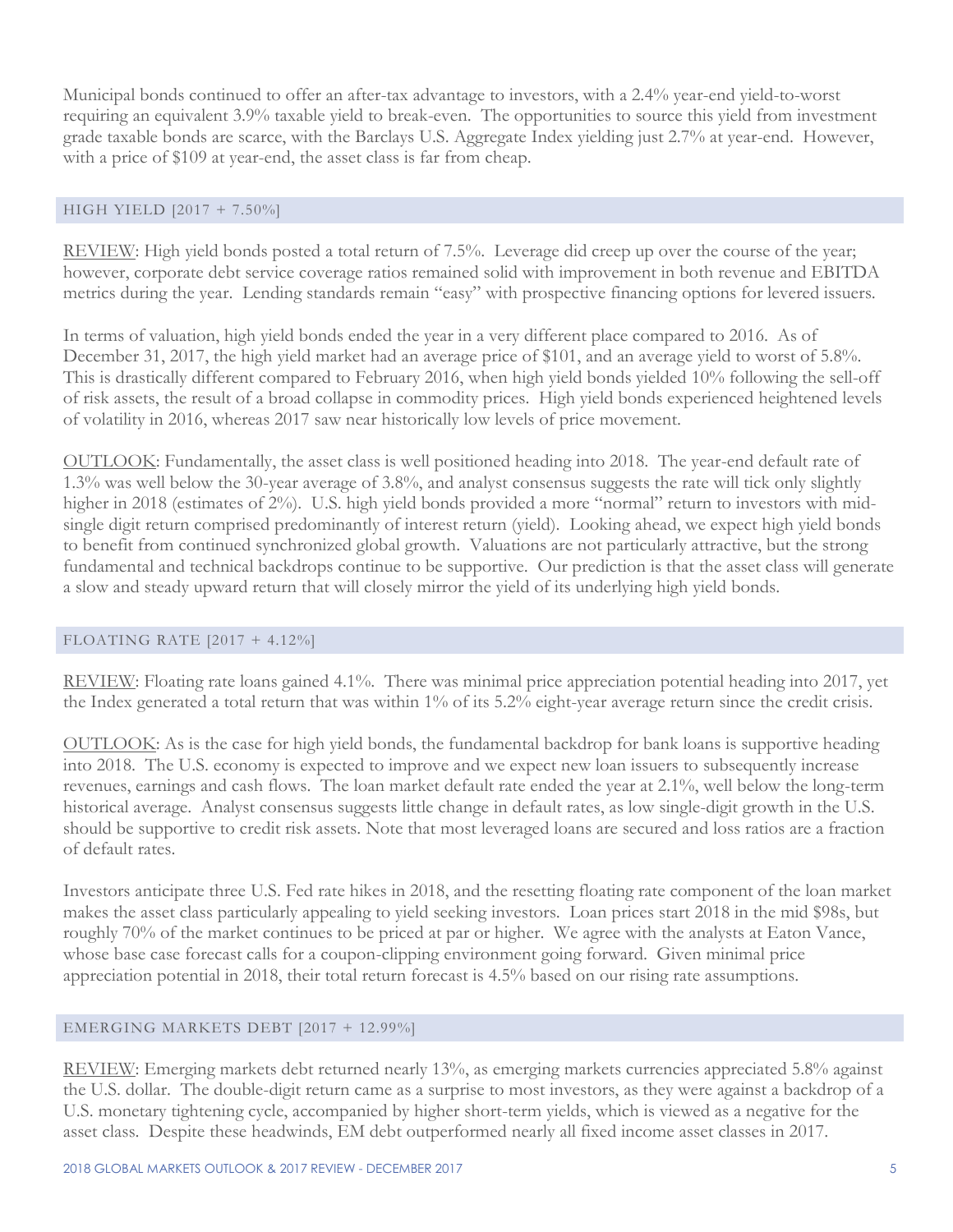OUTLOOK: Looking ahead, it is likely we will see a continuation of the synchronized global growth trend that gained momentum in 2017. Specifically, consensus suggests the U.S. and European economies will grow in the mid-2% range, which is likely to positively affect emerging markets economies. It is probable that growth in the developed markets will lead to greater commodity/goods demand that has historically supported the exports of emerging markets countries. As a result, it is likely that emerging market currencies and debt spreads will react positively to the development.

We expect fixed income will serve as a positive contributor to portfolio return in 2018. We agree with the market





that the Fed will continue its normalization initiative. We also agree with consensus that bond prices will generally decline, and yields will correspondingly rise. The primary source of total return will be yield. It will be important for investors to remain well diversified and consider adding to less traditional fixed income markets including emerging markets debt. We favor fully allocating to fixed income sectors that respond atypically to rising interest rates, such as high yield and floating rate loans. However, adding to fixed income sectors with higher correlations to equities could result in additional volatility (Figure 4).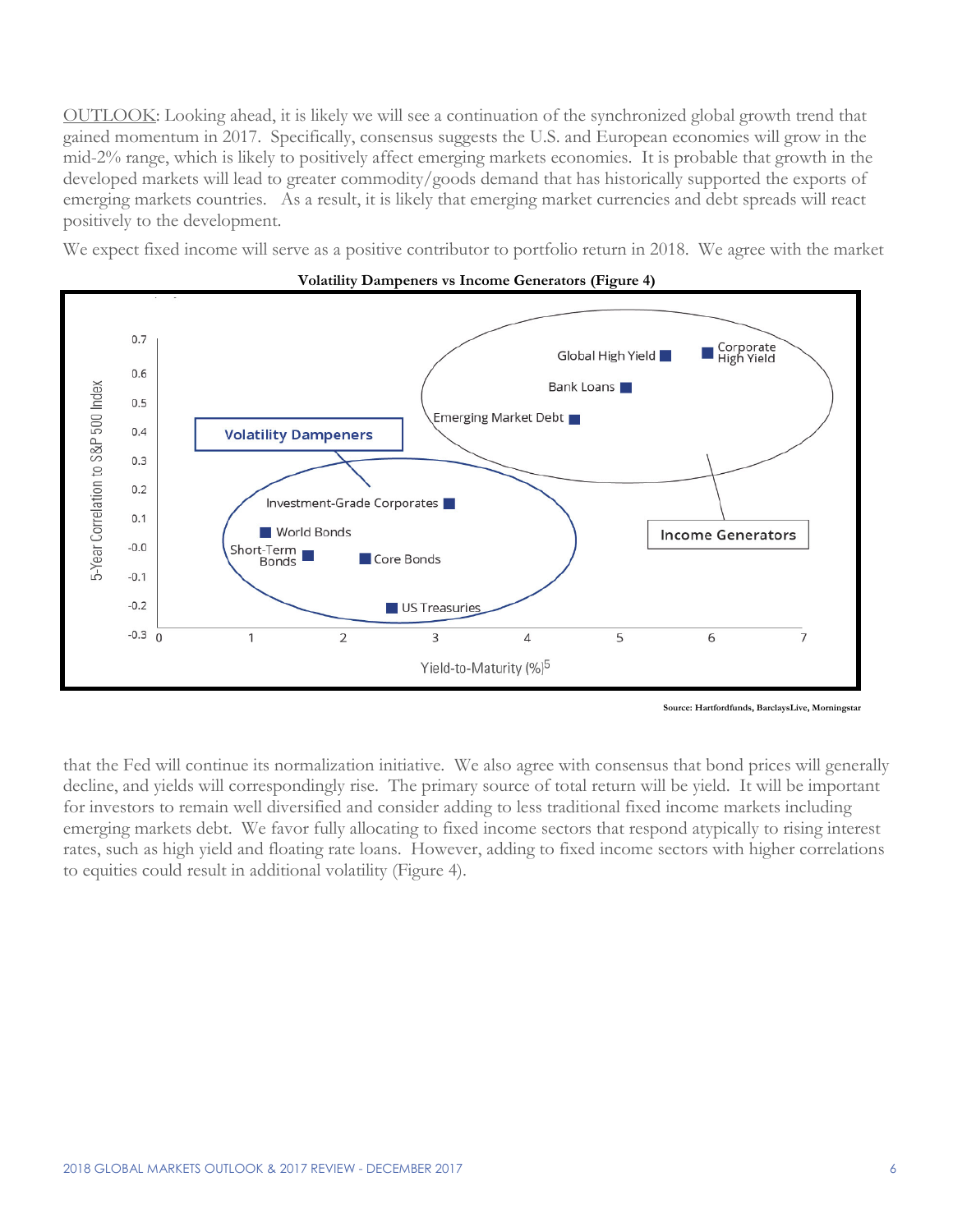# IV. 2017 U.S. EQUITY MARKET



#### U.S. LARGE CAP EQUITY [2017 + 21.83%]

REVIEW: 2017 turned out to be a very good year for U.S. equity investors. The S&P 500 gained 6.6% in the fourth quarter, resulting in a solid 21.8% return for the year. It was the first time the Index ended every single month of a calendar year with a gain (14-months of gains, a new record). U.S. equities rallied during the quarter on the advancement of the long-awaited tax reform bill. Markets reacted favorably to the announcement that permanent tax cuts for corporations would be the centerpiece of the package. U.S. equities were also supported by generally positive macroeconomic data, including better-than-expected third quarter GDP growth of 3.0% (annualized) and strong momentum going into year end.

"Growth" equity greatly outperformed "value" equity in 2018, as cyclical sectors such as Information Technology, Materials and Consumer Discretionary provided the majority of the Index's return. As measured by the S&P 500 Index, growth stocks gained 27.4% in 2017 while value earned less than 16%. This represents the largest variance between the U.S. large cap subsectors since 2000. This trend reversed in December, however, with value gaining 1.5% to growth's 0.8% gain. There are several warning signs that risk has concentrated in large-cap tech stocks. Five FAANG (Facebook, Apple, Amazon, Netflix, Google) stocks now represent 14% of S&P 500 market cap. The Tech sector represents a full 40% of the NASDQ for the first time since the 1999 Tech bubble.

OUTLOOK: It is possible the gap between growth and value will begin to narrow in 2018 as the FAANG stocks may struggle to maintain their dominance. We anticipate a rotation back to high quality value stocks, as markets tend to regress to mean valuations, although the timing and magnitude of that rotation are impossible to forecast.

#### ENERGY INFRASTRUCTURE AND MASTER LIMITED PARTNERSHIPS [2017 -6.52%]

REVIEW: The Alerian MLP Index declined 6.5% in 2017, a blemish on what was otherwise a terrific year for global equity markets. 2017 was a weak year for energy MLPs overall, a result of lethargic investor sentiment stemming from a momentum shift away from energy and value companies into large cap growth. Uncertainty regarding the possible impact of the U.S. tax act clouded a positive forecast for revenue and cash flow on improved balance sheets. At the retail level, capital flowed out of MLPs, while at the institutional level, inflows accelerated.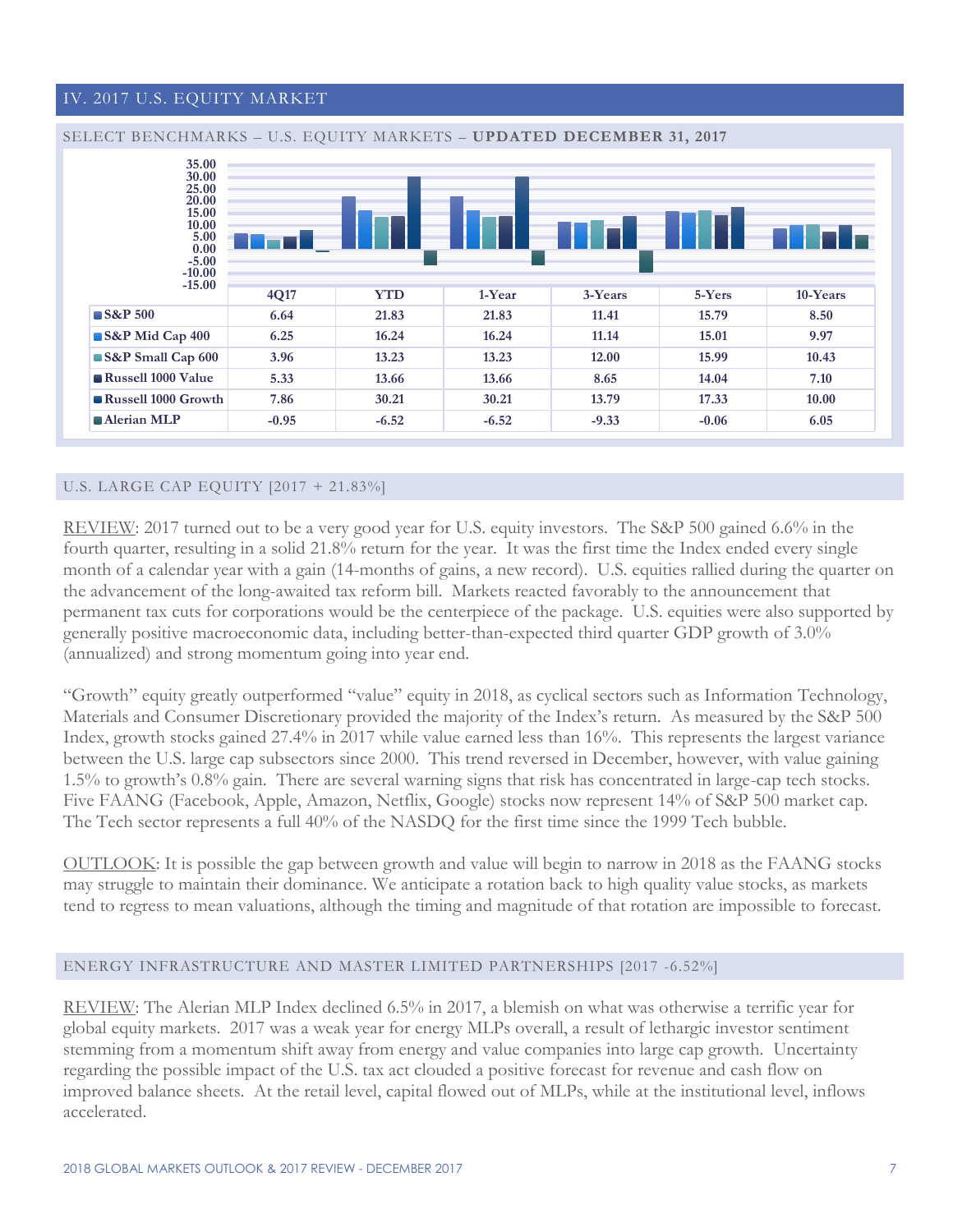OUTLOOK: We believe energy infrastructure stocks and MLPs remain a mispriced asset class. A full allocation to MLPs offers investors a best-in-class yield (Figure 5) combined with sustainable long-term revenue and earnings growth prospects. Furthermore, the macroeconomic backdrop for MLPs is favorable, and proposed deregulation, cost-of-capital advantages (maintained in recently passed tax act) support accelerated growth for the next five or more years.

#### U.S. EQUITY OUTLOOK

Since 1963, the S&P 500 Index has returned more than 15% during a calendar year 19 times. However, over the last 50 years, the Index has gained an average of 7.5%. Uniquely, tax cuts add \$8 per share to 2018 forecasted S&P 500 earnings. That represents an additional 6% increase in 2018 earnings from tax savings.

As we look ahead to 2018, we believe U.S. equity markets are well positioned to continue their positive growth trend. Employment data remains favorable, the housing market appears stable, growth forecasts are manageable, and the U.S. Federal Reserve's tightening actions are a sign of its confidence in continued economic progress. Furthermore, proposed lower corporate tax rates are expected to bolster corporate earnings growth. Our belief is that even a moderate pace of underlying growth, though perhaps less than the rate in 2017, along with a slight acceleration in the pace of inflation, could lead to stronger than expected revenue growth.

While our outlook for U.S. stock markets is favorable and we do not forecast a recession in the next 18 months, we do see potential headwinds. Perhaps the greatest is simply current valuations, which provide less room for higher growth as P/E multiples have risen and dividend yields have fallen (Figure 5). Headline risk will likely continue to play a greater role in the year ahead, and U.S. equity markets could experience increased outflows as investors transition capital to foreign equity markets in search of higher total returns. The more valuations stretch, the more vulnerable equities are to a market correction.

Given a backdrop of moderate economic growth, decent earnings growth, minimal inflation, and gradually rising interest rates, U.S. equities should be capable of generating mid to high single-digit returns in 2018. Our base case expectation is that U.S. equities will provide an average nominal return of 6% in the next 5 to 7 years. Returns will be generally comprised of 2% dividend yield and 6% earnings growth less -2% for P/E reversion to mean valuations of 15.6x earnings.

#### **Current Asset Class Yields (Figure 5)**

The best value across global equity markets remains Energy Infrastructure Master Limited Partnerships.



Source: JP Morgan Guide to the Markets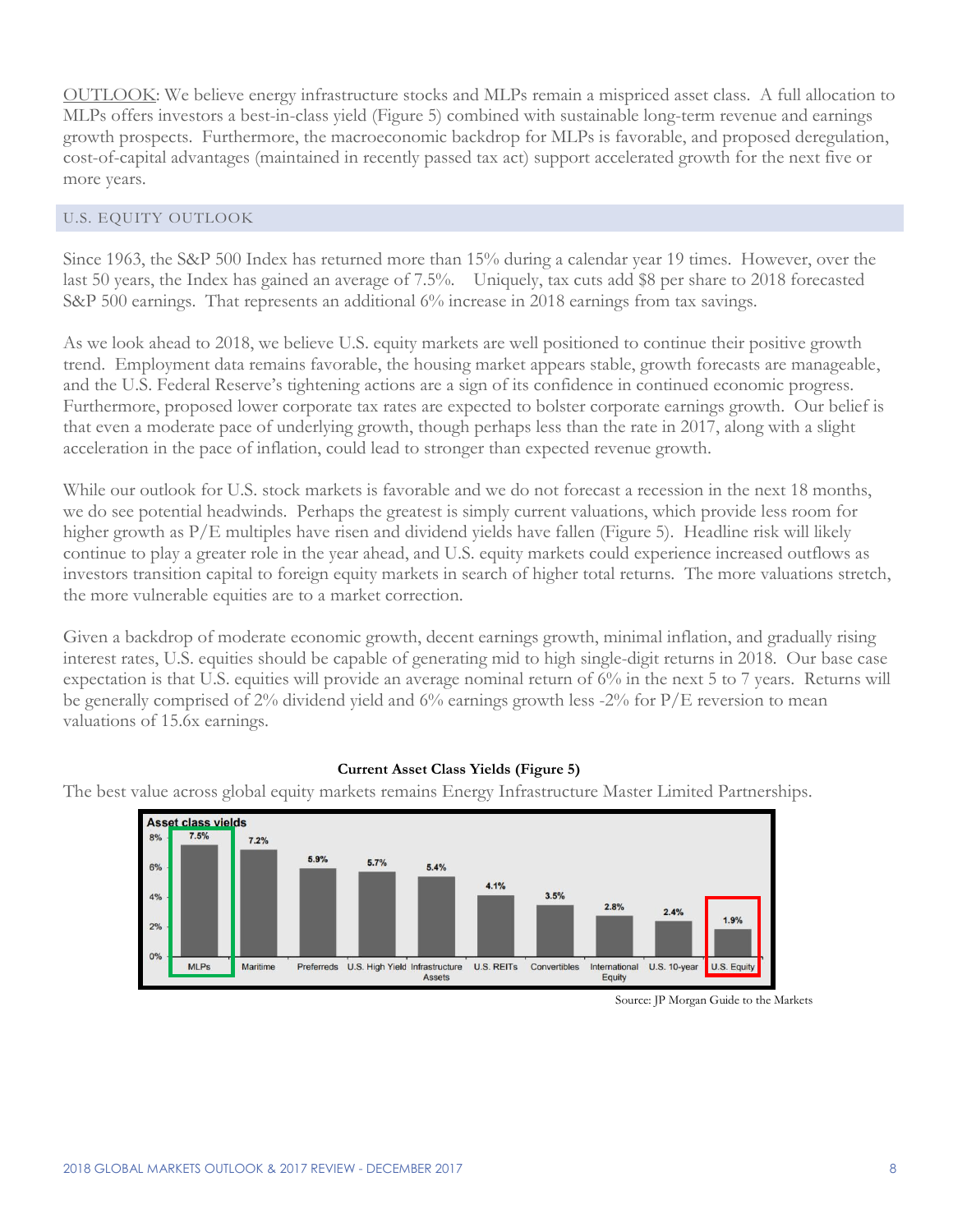#### V. 2017 FOREIGN EQUITY MARKETS



#### INTERNATIONAL DEVELOPED EQUITY [2017 +25.03%]

REVIEW: Global equity markets gained 25% in 2017 in what has been characterized as a period of synchronized global growth. Beginning in mid-December 2016, the global economy collectively expanded with all major regions participating in the recovery. In fact, 96% of major global economies ended the year with a PMI<sup>1</sup> figure above 50 as a sign of economic acceleration.

After having underperformed the U.S. for a number of years, international developed equities outperformed in 2017. Persistent fears about European elections and Brexit dissipated and were replaced by investor confidence as corporate earnings continued to strengthen (Figure 6) and the U.S. dollar weakened. Investor confidence was further reinforced by signs of rising inflation, which combined with improving economic growth, may give the European Central Bank (ECB) reason to begin tapering its supportive quantitative easing program.

OUTLOOK: Valuations of international developed equities are relatively attractive and remain below those of U.S. stocks (Figure 7). As the chart shows, non-U.S. developed equities are attractively priced, and we expect this trend to continue in 2018 amid further strengthening fundamentals, continued U.S. dollar weakness, and sustainably higher corporate earnings growth rates.









<sup>1</sup>PMI stands for the "Purchasing Managers' Index," which serves an indicator of the economic health of the manufacturing sector. A PMI reading over 50 represents expansion, while a reading under 50 signals contraction. Source: JP Morgan, FactSet, MSCI, S&P